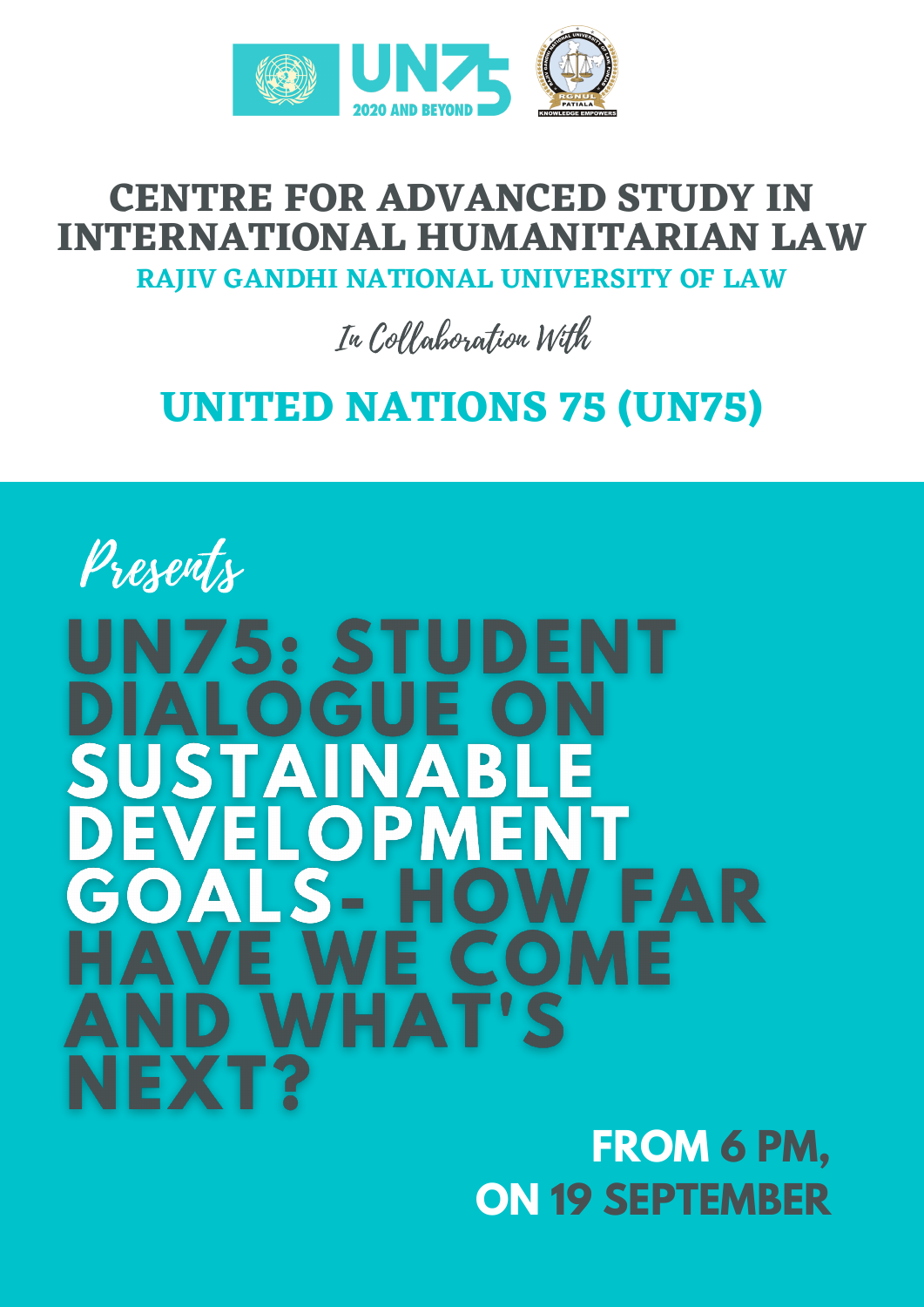## A B O U T T H E ORGANISATION

## CENTRE FOR ADVANCED STUDY IN INTERNATIONAL HUMANITARIAN LAW

Centre for Advanced Study in International Humanitarian Law (CASH) is an esteemed research centre of Rajiv Gandhi National University of Law, which is dedicated to research in the field of International Humanitarian Law (IHL). It aims to ensure that future leaders and opinionmakers understand the practical relevance of the subject of IHL and have a thorough knowledge of its basic principles. Whenever there are serious and large-scale violations of IHL, the law itself tends to get the blame. Such violations should, of course, rouse the international community to action, however, it is important to find out exactly where the problem lies rather than rushing headlong into changing the rules, especially as this is nowadays an extremely arduous, costly and unpredictable process. Therefore, the first and foremost function is to sensitize teachers, researchers, and students about the provisions of the IHL so that they may choose IHL as a field in their future research endeavours.

## UNITED NATIONS 75 (UN75)

Launched by the UN Secretary-General, the UN's 75th-anniversary initiative aims to listen to people across the world, especially youth. Over 12 months, the UN75 team will gather public perspectives on global challenges and ideas on how to tackle them through a one-minute survey, online dialogues, formal opinion polling and media analysis. The results will be presented in September 2020, at the official commemoration of the UN's 75th anniversary, after which UN75 will focus on how best to take them forward, with a final report to be published in January 2021.

Through UN75, the UN will encourage people to put their opinions together to define how enhanced international cooperation can help realize a better world by 2045. Tackling issues such as the climate crisis, inequality, new patterns of violence and the major changes we are seeing in population and technology to achieve the Sustainable Development Goals – our shared vision for the future – will require cooperation across borders, sectors and generations. But just when we need collective action more than ever, support for global cooperation is flagging. In many countries, public trust in traditional institutions is in decline and relations between countries are under strain. Dialogue– and action– on global issues could not be more urgent. Through these conversations, the UN aims to build a global vision of 2045– its centenary, increase understanding of the threats to that future, and support enhanced international cooperation to realise that vision.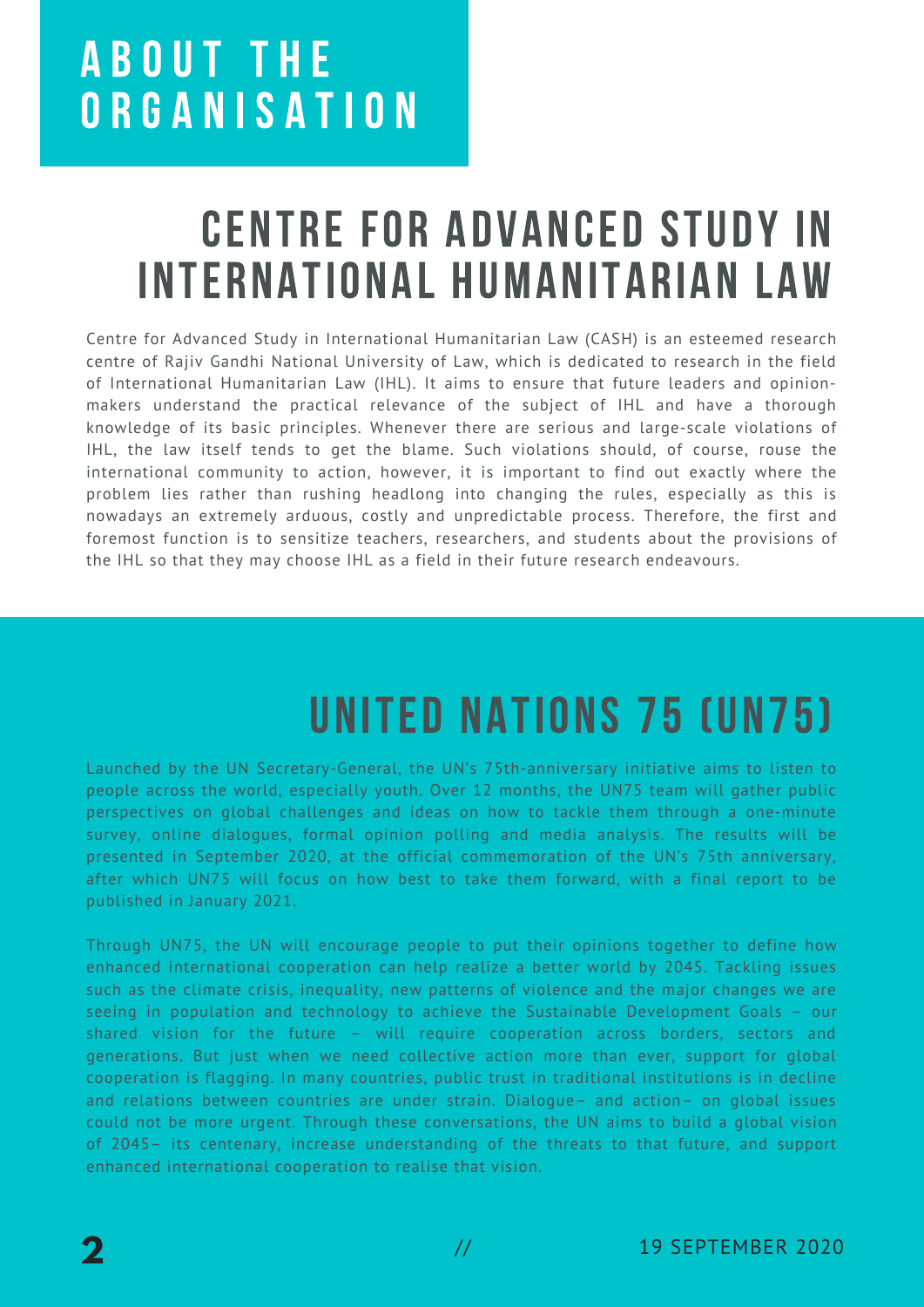necessary to achieve the SDGs in every context. behind first. That is why the SDGs are designed to bring the world development must balance social, economic and environmental 2030. The 17 SDGs are integrated—that is, they recognize that The Sustainable Development Goals (SDGs), also known as the Global Goals, were adopted by all United Nations Member States in 2015 as a universal call to action to end poverty, protect the planet and ensure that all people enjoy peace and prosperity by action in one area will affect outcomes in others and that sustainability. Through the pledge to Leave No One Behind, countries have committed to fast-track progress for those furthest to several life-changing 'zeros', including zero poverty, hunger, AIDS and discrimination against women and girls. Everyone is needed to reach these ambitious targets. The creativity, knowhow, technology and financial resources from all of society is

 With over 20+ million cases globally, the precipitous spread of the The COVID-19 outbreak has only intensified existing inequalities and emphasized the need for urgent action on world agendas. novel coronavirus has turned a public health emergency into one of the worst human and economic crisis of our lifetimes. Suddenly the conversations are more intense around food security, job losses, and family safety among others. It is imperative to understand that both the SDGs and the COVID- 19 pandemic response are intertwined and cannot be tackled by a piecemeal approach. This pandemic has brought to the forefront of the weaknesses in our global system. As the world fights the crisis, we cannot ignore the fact that SDGs still offers us the best chance to move ahead. It is an opportunity for us to act in solidarity, ramp up necessary actions and take it as an impetus to achieve the SDGs. Five years since the adoption of this agenda, with only ten years left to realize it- How far has the International Community come, and How far is yet to go?

K

E

 $\blacktriangleright$ 

T

Harry<br>Harry Harry

E

M

E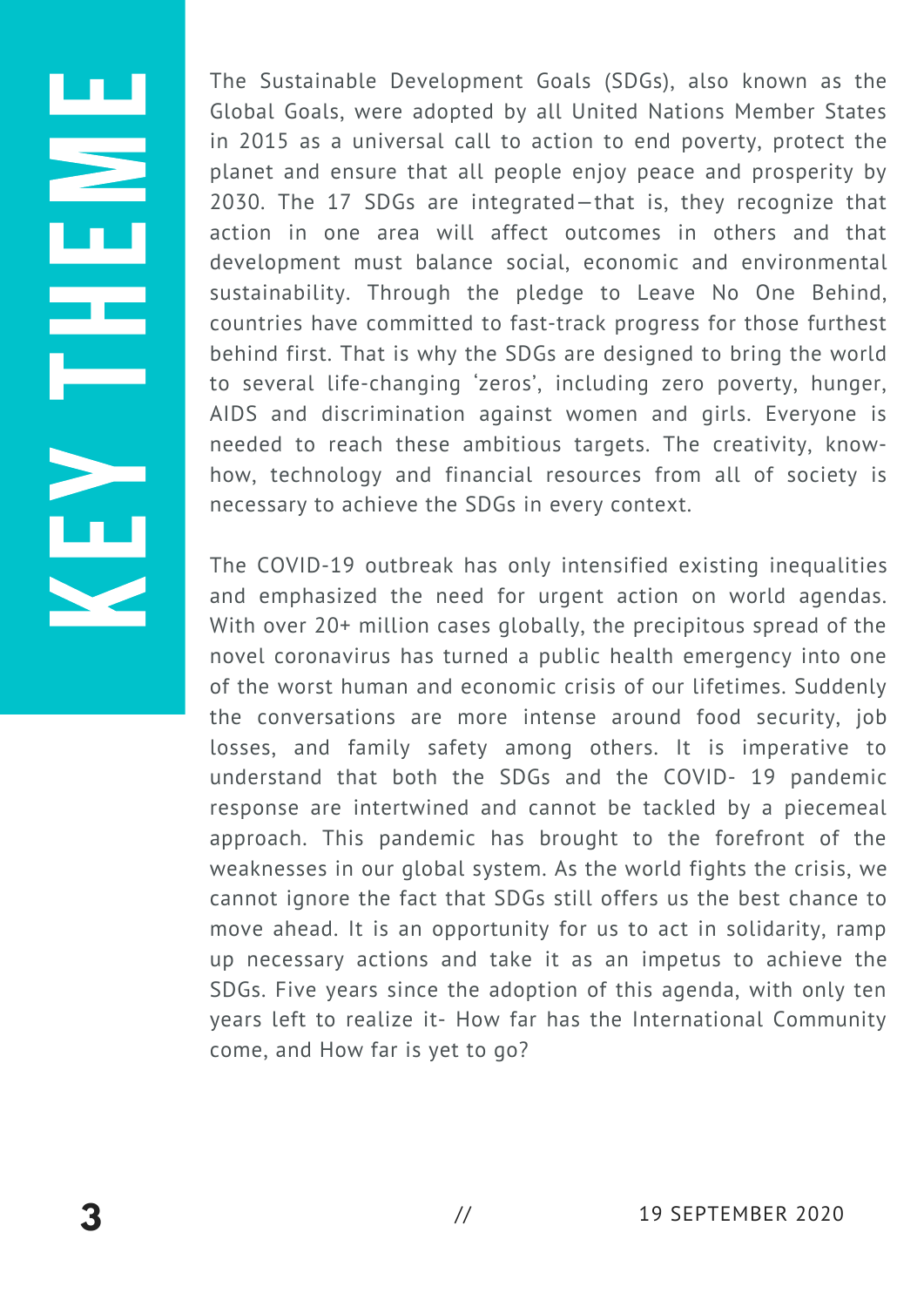## **OBJECTIVES** OF THE EVENT

- To identify gaps in policy formulation and approach the meaningful implementation of the Sustainable Development Goals in India.
- To spread awareness and knowledge about the Sustainable Development Goals among the citizens of the country.
- To reinvigorate support among the citizens for global cooperation and make Sustainable Development Goals more effective and inclusive.
- To develop consensus on having collective actions to deal with issues that will have significant, transformative global impacts, including existential and catastrophic risks such as climate change etc.
- To highlight the importance of enhanced global action for all these goals to ensure environmental, social and economic welfare of the planet.

# event brief

The Centre for Advanced Study in International Humanitarian Law (CASH), RGNUL plans to organize a student-driven Panel Discussion on the topic, with our own students acting as speakers and moderator whilst we also give the mic to other students and academicians from outside colleges. The discussion would be in collaboration with the United Nations as the organization celebrates its 75th Anniversary (UN75) and encourages more youth leadership and activism than ever. 2020 must be a year of dialogue, when we come together to discuss our priorities as a human family, and how we can build a better future for all. Will this pandemic bring the world closer together? Or will it lead to greater mistrust? Global dialogue– and action– is now more urgent than ever. Join the conversation, make a difference!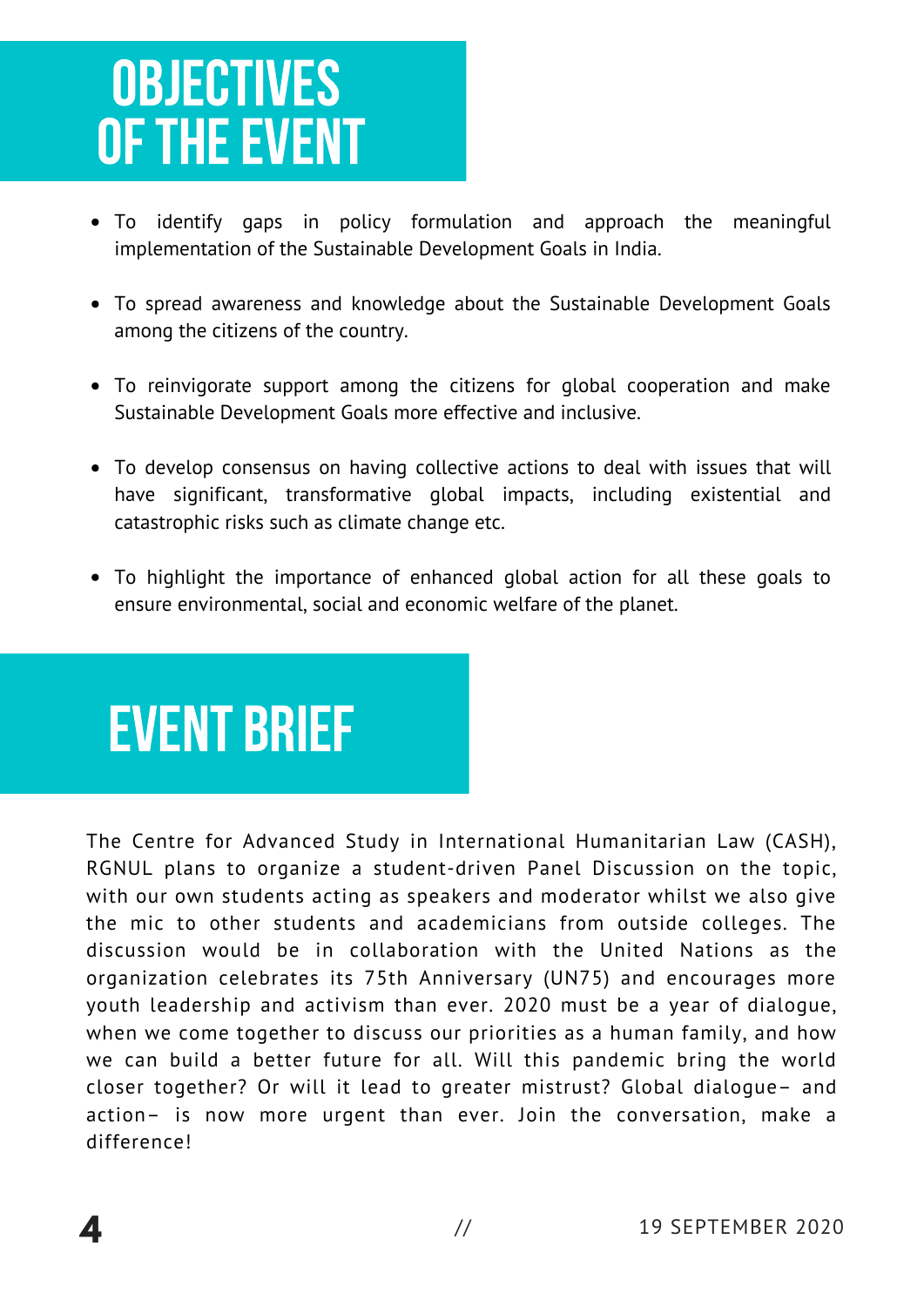#### PATRON – IN – CHIEF

Prof. (Dr) Paramjit Singh Jaswal

*(Vice-Chancellor, RGNUL)*

#### PATRON

Prof. (Dr) Naresh Kumar Vats

*(Registrar, RGNUL)*

#### FACULTY CO-ORDINATOR

(Dr) Sangeeta Taak

*(Assistant Professor, RGNUL)*

#### EVENT CO-ORDINATOR(s)

Akanksha Mathur Nalinaksha Singh